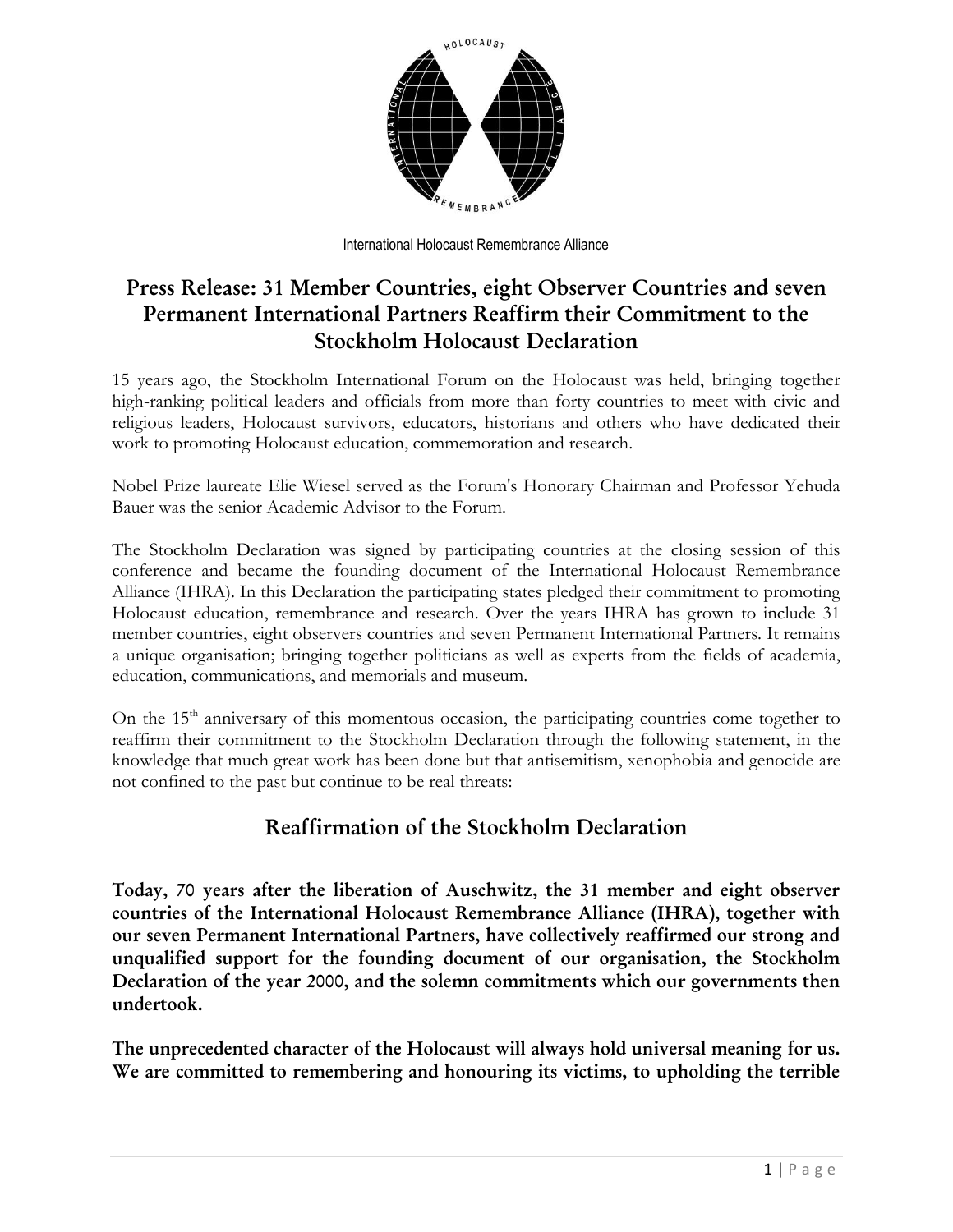**truth of the Holocaust, to standing up against those who distort or deny it and to combatting antisemitism, racism and prejudice against the Roma and Sinti.**

**We are determined to continue to develop our international cooperation on Holocaust education, remembrance and research and the prevention of future genocides.**

#### IHRA Member Countries

| Argentina      | Greece          |
|----------------|-----------------|
| Austria        | Hungary         |
| Belgium        | Ireland         |
| Canada         | Israel          |
| Croatia        | Italy           |
| Czech Republic | Latvia          |
| Denmark        | Lithuania       |
| Estonia        | Luxembourg      |
| Finland        | The Netherlands |
| France         | Norway          |
| Germany        | Poland          |
|                |                 |

Romania Serbia Slovakia Slovenia Spain Sweden Switzerland United Kingdom United States

#### IHRA Observer Countries

Albania Bulgaria El Salvador The former Yugoslav Republic of Macedonia Moldova Portugal Turkey Uruguay

Permanent International Partners

[United Nations](https://www.holocaustremembrance.com/international-organisations/united-nations) [UNESCO](https://www.holocaustremembrance.com/international-organisations/unesco) [OSCE/ODIHR](https://www.holocaustremembrance.com/international-organisations/osceodihr) [International Tracing Service \(ITS\)](http://www.holocaustremembrance.com/international-tracing-service-its) [European Union Agency for Fundamental](https://www.holocaustremembrance.com/permanent-observers/european-union-agency-fundamental-rights-eufra)  [Rights \(FRA\)](https://www.holocaustremembrance.com/permanent-observers/european-union-agency-fundamental-rights-eufra) [Council of Europe](https://www.holocaustremembrance.com/permanent-observers/council-europe) [Claims Conference](https://www.holocaustremembrance.com/permanent-observers/claims-conference)

### **Background Information**

IHRA is an intergovernmental body whose purpose is to place political and social leaders' support behind the need for Holocaust education, remembrance and research both nationally and internationally.

IHRA (formerly the Task Force for International Cooperation on Holocaust Education, Remembrance and Research, or ITF) was initiated in 1998 by former Swedish Prime Minister Göran Persson. Persson decided to establish an international organisation that would expand Holocaust education worldwide, and asked President Bill Clinton and former British Prime Minister Tony Blair to join him in this effort. Persson also developed the idea of an international forum of governments interested in discussing Holocaust education, which took place in Stockholm on 27-29 January 2000. The Forum was attended by 23 Heads of State or Prime Ministers and 14 Deputy Prime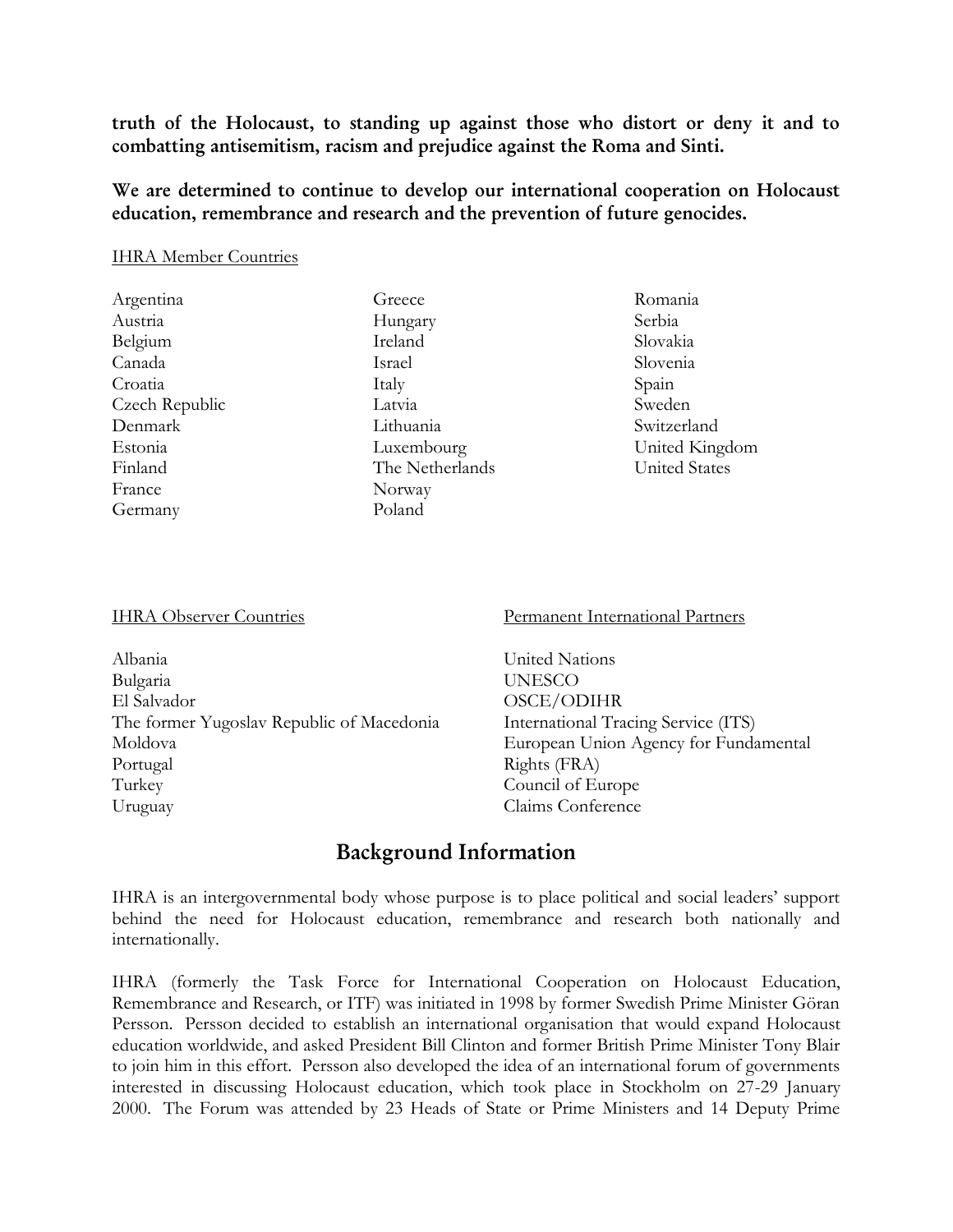Ministers or Ministers from 46 governments. The Declaration of the Stockholm International Forum on the Holocaust was the outcome of the Forum's deliberations and is the foundation of the International Holocaust Remembrance Alliance.

IHRA currently has 31 member countries and eight observer countries. Membership is open to all countries, and members must be committed to the Stockholm Declaration and to the implementation of national policies and programmes in support of Holocaust education, remembrance, and research. Member countries are encouraged to develop multilateral partnerships and to share best practices.

The national government of each member country appoints and sends a delegation to IHRA meetings that is composed of both government representatives and national experts. In addition to the Academic, Education, Memorials and Museums, and Communication Working Groups, specialised committees have been established to address antisemitism and Holocaust denial, the situation of the Roma and the genocide of the Roma, comparative genocide, and special challenges in Holocaust education. The IHRA is also in the process of implementing a multi-year work plan that focuses on killing sites, access to archives, educational research, and Holocaust Memorial Days.

The IHRA has an annually rotating Chairmanship, and the appointed Chair is responsible for the overall activities of the organisation. The Chairmanship is supported by the Executive Secretary, who is the head of the Permanent Office located in Berlin. The IHRA also has an Honorary Chairman, Professor Yehuda Bauer, and an Advisor to the IHRA, Professor Steven Katz. This year's Chairmanship is held by the United Kingdom and the Chair is Sir Andrew Burns, the United Kingdom Envoy for Post-Holocaust Issues since 2010. Sir Andrew Burns is also the UK representative on the International Commission for the International Tracing Service at Bad Arolsen and was British Ambassador to Israel from 1992 to 1995.

One of IHRA's key roles is to contribute to the funding of relevant projects through its grant strategy. The purpose of the Grant Programme is to foster international dialogue and the exchange of expertise, increase government involvement in programme creation, and target projects with strong multilateral elements in order to create sustainable structures for Holocaust education, remembrance, and research.

#Stockholmdeclaration

Media Contact:

Laura Robertson [Visit our website](http://www.holocaustremembrance.com/) International Holocaust Remembrance Alliance **[Find us on Facebook](https://www.facebook.com/IHRAnews)** lrobertson@holocaustremembrance.com [Follow us on Twitter](https://twitter.com/IHRA_news)